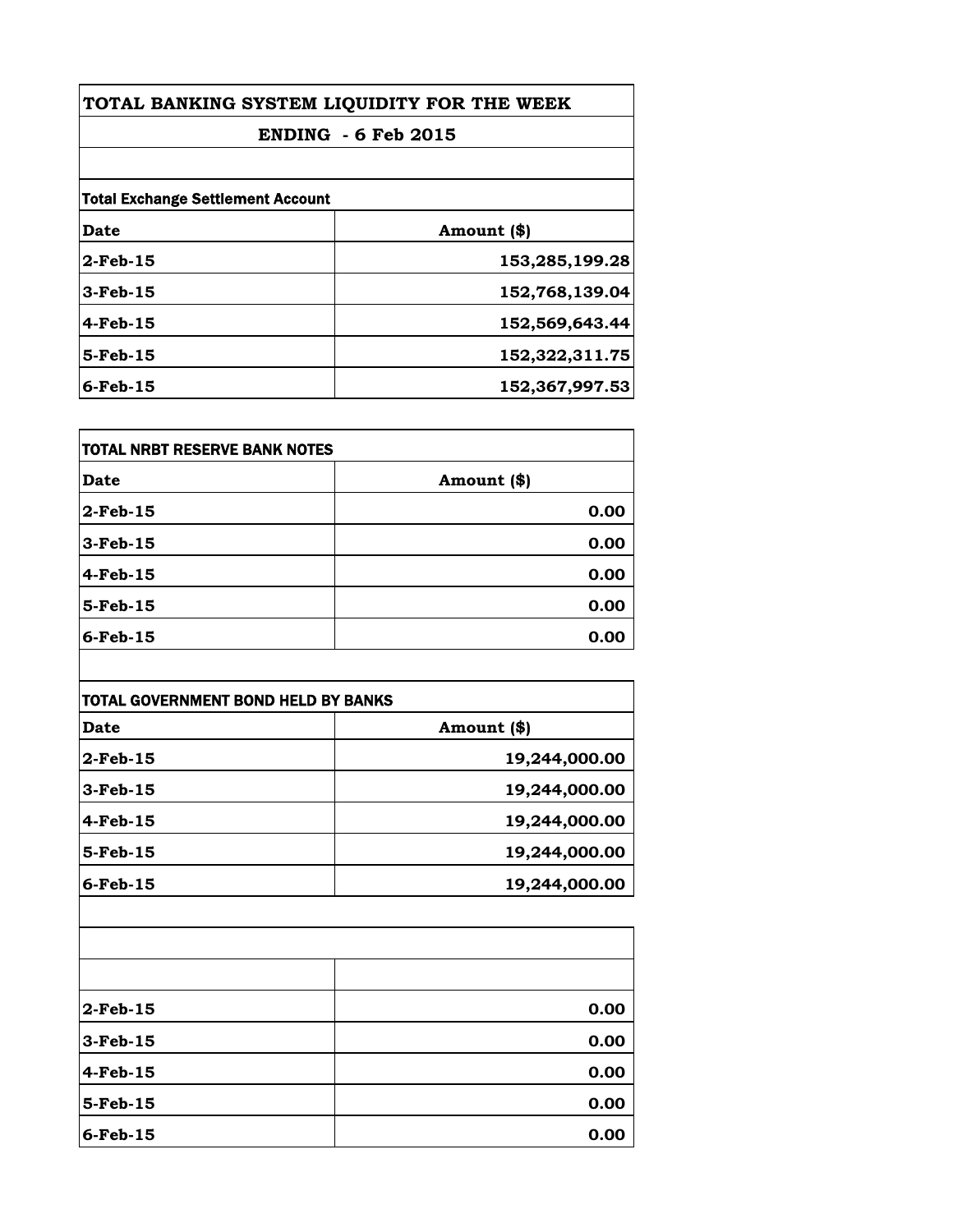| TOTAL BANKING SYSTEM LIQUIDITY FOR THE WEEK<br><b>ENDING - 13 Feb 2015</b> |                |
|----------------------------------------------------------------------------|----------------|
|                                                                            |                |
| <b>Total Exchange Settlement Account</b>                                   |                |
| Date                                                                       | Amount (\$)    |
| $9-Feb-15$                                                                 | 143,947,184.27 |
| 10-Feb-15                                                                  | 144,339,837.67 |
| 11-Feb-15                                                                  | 144,077,976.70 |
| 12-Feb-15                                                                  | 144,472,687.23 |
| 13-Feb-15                                                                  | 143,872,993.28 |

| <b>TOTAL NRBT RESERVE BANK NOTES</b> |             |
|--------------------------------------|-------------|
| Date                                 | Amount (\$) |
| 9-Feb-15                             | 0.00        |
| 10-Feb-15                            | 0.00        |
| 11-Feb-15                            | 0.00        |
| 12-Feb-15                            | 0.00        |
| 13-Feb-15                            | 0.00        |

| <b>TOTAL GOVERNMENT BOND HELD BY BANKS</b> |               |
|--------------------------------------------|---------------|
| Date                                       | Amount (\$)   |
| $9$ -Feb-15                                | 19,244,000.00 |
| 10-Feb-15                                  | 19,244,000.00 |
| 11-Feb-15                                  | 19,244,000.00 |
| 12-Feb-15                                  | 19,244,000.00 |
| 13-Feb-15                                  | 19,244,000.00 |

| TOTAL GOVERNMENT TREASURY NOTES HELD BY BANKS |              |
|-----------------------------------------------|--------------|
| <b>Date</b>                                   | Amount $(*)$ |
| $9$ -Feb-15                                   | 0.00         |
| 10-Feb-15                                     | 0.00         |
| 11-Feb-15                                     | 0.00         |
| 12-Feb-15                                     | 0.00         |
| 13-Feb-15                                     | 0.00         |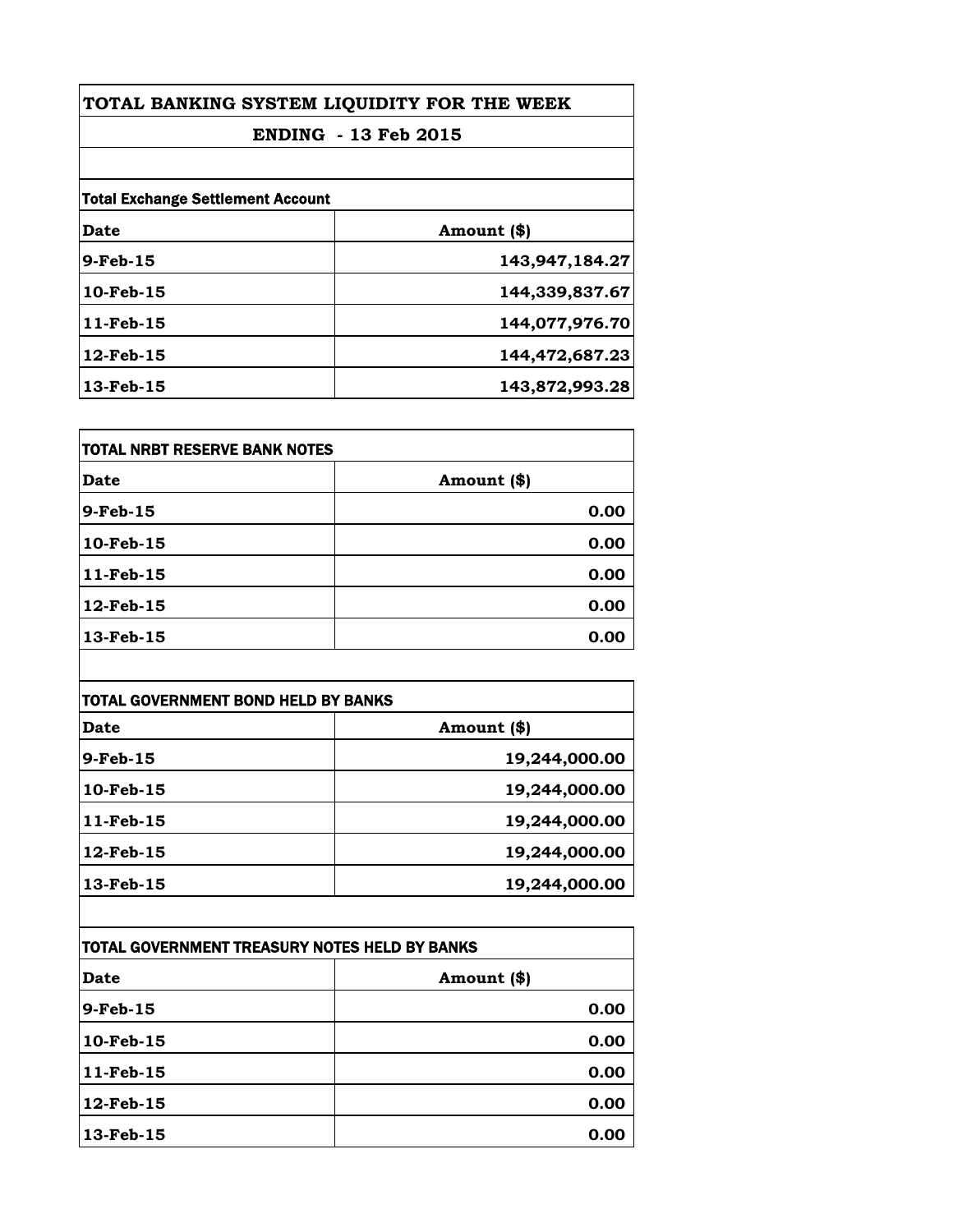| TOTAL BANKING SYSTEM LIQUIDITY FOR THE WEEK<br><b>ENDING - 20 Feb 2015</b> |                |  |
|----------------------------------------------------------------------------|----------------|--|
|                                                                            |                |  |
| <b>Total Exchange Settlement Account</b>                                   |                |  |
| Date                                                                       | Amount (\$)    |  |
| 16-Feb-15                                                                  | 146,087,903.47 |  |
| 17-Feb-15                                                                  | 146,018,013.80 |  |
| 18-Feb-15                                                                  | 143,957,298.07 |  |
| 19-Feb-15                                                                  | 144,474,434.32 |  |
| $20$ -Feb-15                                                               | 144,572,063.52 |  |

| <b>TOTAL NRBT RESERVE BANK NOTES</b> |             |
|--------------------------------------|-------------|
| Date                                 | Amount (\$) |
| 16-Feb-15                            | 0.00        |
| 17-Feb-15                            | 0.00        |
| 18-Feb-15                            | 0.00        |
| 19-Feb-15                            | 0.00        |
| 20-Feb-15                            | 0.00        |

| <b>Date</b> | Amount (\$)   |
|-------------|---------------|
| 16-Feb-15   | 19,244,000.00 |
| 17-Feb-15   | 19,244,000.00 |
| 18-Feb-15   | 19,244,000.00 |
| 19-Feb-15   | 19,244,000.00 |
| 20-Feb-15   | 19,244,000.00 |
|             |               |
|             |               |
|             |               |
|             |               |

| 16-Feb-15 | 0.00 |
|-----------|------|
| 17-Feb-15 | 0.00 |
| 18-Feb-15 | 0.00 |
| 19-Feb-15 | 0.00 |
| 20-Feb-15 | 0.00 |